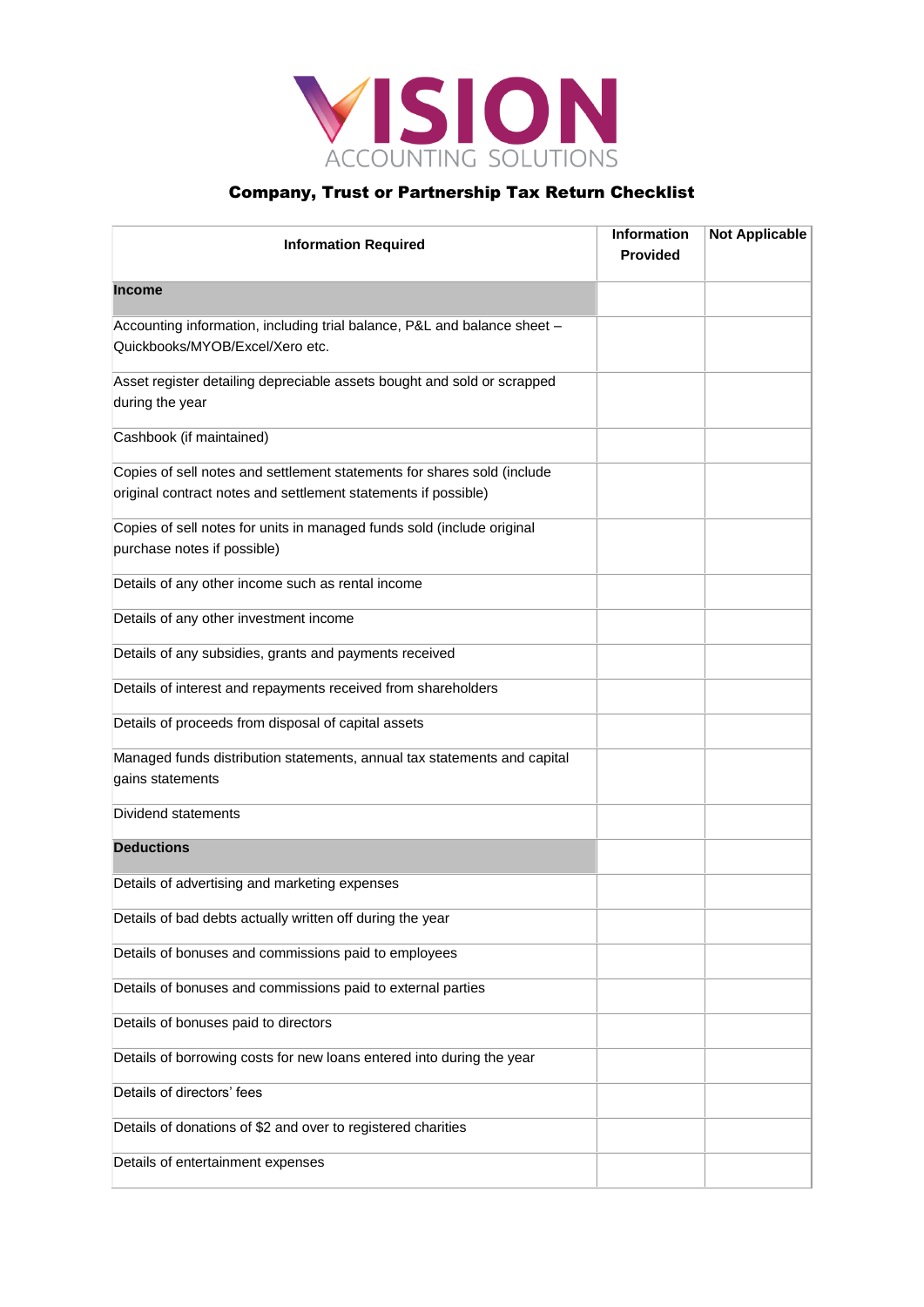

| <b>Information Required</b>                                                                | <b>Information</b><br><b>Provided</b> | <b>Not Applicable</b> |
|--------------------------------------------------------------------------------------------|---------------------------------------|-----------------------|
| Details of expenses associated with establishing, expanding, merging or                    |                                       |                       |
| liquidating the entity, that were incurred during the year                                 |                                       |                       |
| Details of fringe benefits tax paid (please provide FBT return lodged)                     |                                       |                       |
| Details of interest on loans                                                               |                                       |                       |
| Details of lease expenses for motor vehicles, premises and equipment                       |                                       |                       |
| Details of legal expenses                                                                  |                                       |                       |
| Details of lump sum payments (including retirement and redundancy)                         |                                       |                       |
| Details of motor vehicle expenses                                                          |                                       |                       |
| Details of prepayments                                                                     |                                       |                       |
| Details of professional subscriptions and journals                                         |                                       |                       |
| Details of rates, land taxes and insurance premiums                                        |                                       |                       |
| Details of repairs and maintenance                                                         |                                       |                       |
| Details of research and development activities and expenses                                |                                       |                       |
| Details of royalties paid                                                                  |                                       |                       |
| Details of salaries paid, including fringe benefits (please provide PAYG<br>summaries)     |                                       |                       |
| Details of superannuation contributions for directors                                      |                                       |                       |
| Details of superannuation contributions for employees                                      |                                       |                       |
| Details of tax, and accounting and audit fees paid                                         |                                       |                       |
| Details of any assets purchased, including date of purchase and amount                     |                                       |                       |
| Details of travel expenses (include travel diaries)                                        |                                       |                       |
| <b>Balance Sheet - Assets</b>                                                              |                                       |                       |
| Asset register detailing depreciable assets bought and sold or scrapped<br>during the year |                                       |                       |
| <b>Bank statements</b>                                                                     |                                       |                       |
| Cheque book butts and deposit books                                                        |                                       |                       |
| Copies of confirmation for any units in managed funds purchased                            |                                       |                       |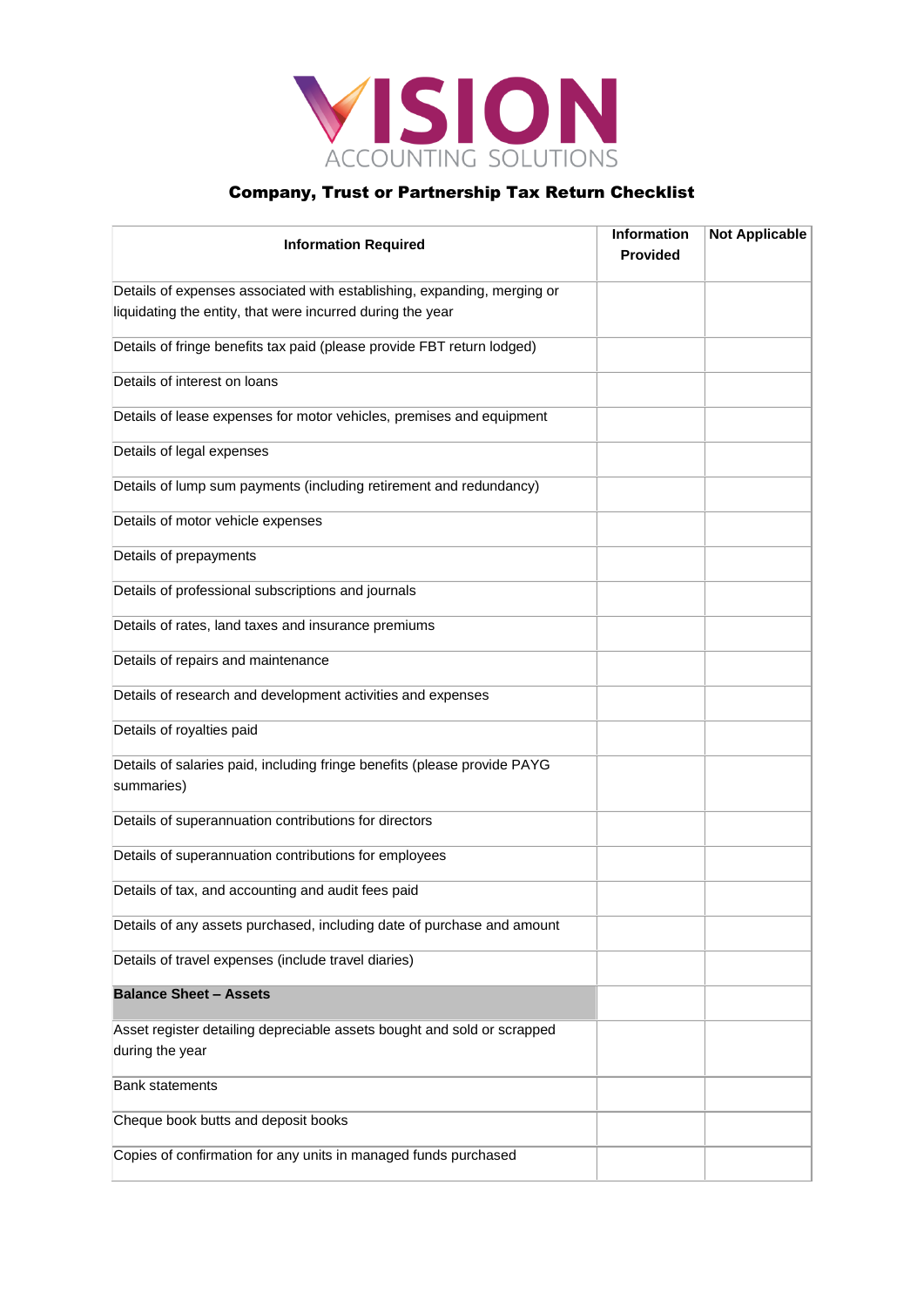

| <b>Information Required</b>                                                                                             | <b>Information</b><br><b>Provided</b> | <b>Not Applicable</b> |
|-------------------------------------------------------------------------------------------------------------------------|---------------------------------------|-----------------------|
| Copies of contract notes and settlement statements for any shares purchased                                             |                                       |                       |
| Details of any other investments purchased                                                                              |                                       |                       |
| Details of capital assets purchased during the year                                                                     |                                       |                       |
| Details of leases entered into and terminated during the year                                                           |                                       |                       |
| Details of loans, payments, forgiveness of debts, or provision for use of<br>assets to shareholders or their associates |                                       |                       |
| Details of work-in-progress                                                                                             |                                       |                       |
| Listing of trade debtors with amounts outstanding                                                                       |                                       |                       |
| Value of stock as at 30 June 2010 (and basis of valuation)                                                              |                                       |                       |
| <b>Balance Sheet - Liabilities</b>                                                                                      |                                       |                       |
| Accrued expenses (eg audit fees and bonuses) and unearned revenue                                                       |                                       |                       |
| Details of all loans                                                                                                    |                                       |                       |
| Listing of trade creditors with amounts owing                                                                           |                                       |                       |
| Provisions for long service leave and annual leave                                                                      |                                       |                       |
| Statements from the lending authority detailing the opening and closing                                                 |                                       |                       |
| balances of existing loans during the financial year                                                                    |                                       |                       |
| <b>Balance Sheet - Equity</b>                                                                                           |                                       |                       |
| Details of any changes to shareholding                                                                                  |                                       |                       |
| Details of loans from shareholders or partners                                                                          |                                       |                       |
| Details of any increase of decrease to reserves                                                                         |                                       |                       |
| <b>Addition Information - Company</b>                                                                                   |                                       |                       |
| Loans, payments, debt forgiveness, or use of assets given to shareholders or                                            |                                       |                       |
| associates of the shareholders, if private company                                                                      |                                       |                       |
| Auditor's report (if applicable)                                                                                        |                                       |                       |
| Copies of Instalment Activity Statements and/or Business Activity Statements                                            |                                       |                       |
| lodged for the income year                                                                                              |                                       |                       |
| Copies of minutes of company meetings                                                                                   |                                       |                       |